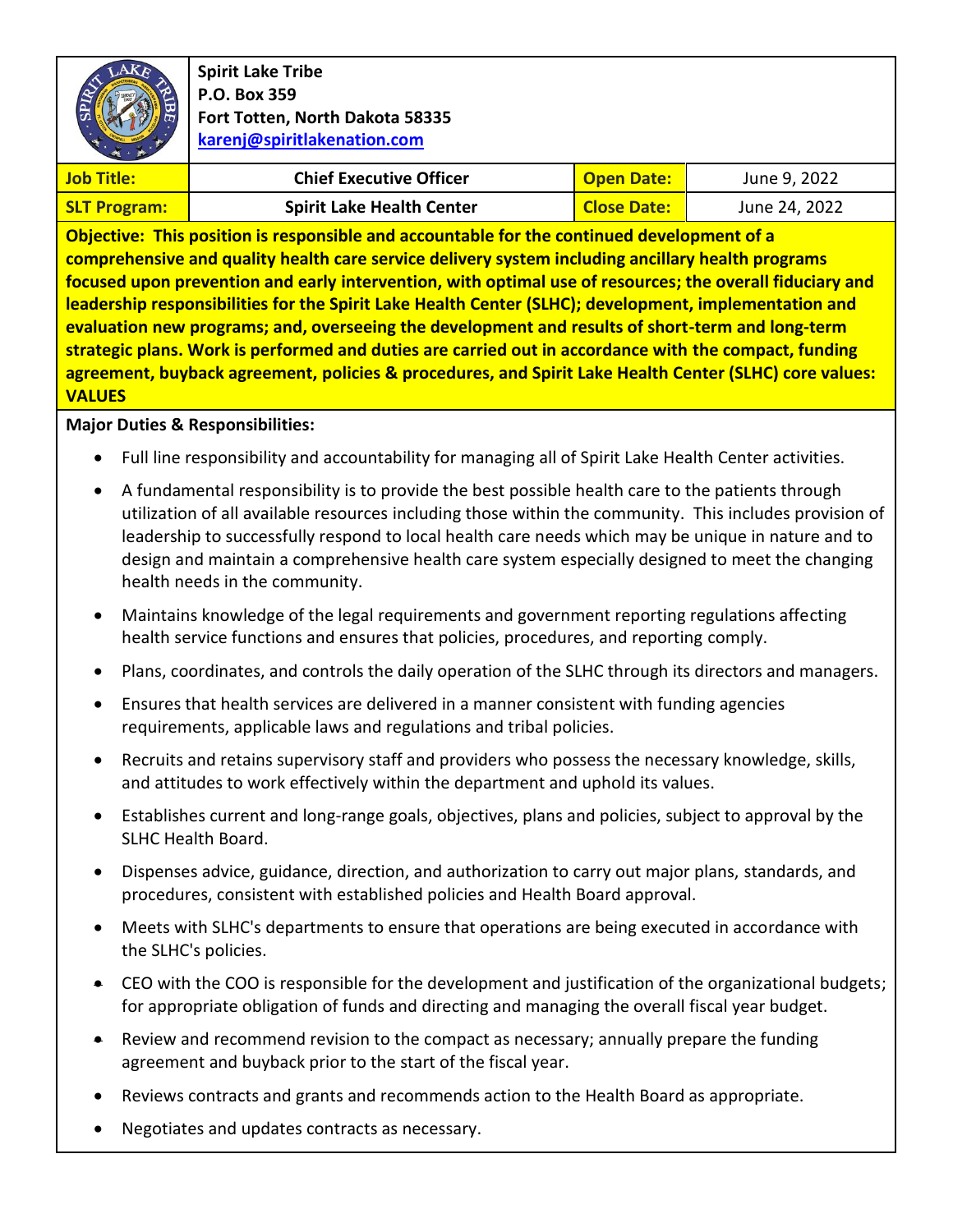- Monitors compliance with funding source requirements.
- Maintains effective, collaborative interdepartmental and external relations.
- Represents the Tribe on health services locally, regionally, and nationally as needed.
- Attends or provides representation at meetings known to be of critical importance for the health of the Spirit Lake Tribal community.
- Reviews operating results of the SLHC, compares them to established objectives, and takes steps to ensure that appropriate measures are taken to correct unsatisfactory results.
- Prepares regular reports for the SLHC Health Board and Tribal Council as directed.
- Responds to community concerns in the delivery of health services.
- Responsible for decisions relating to hiring, personnel evaluation, disciplinary actions, grievance discussions, coaching development and recommendation of actions, demotions, and termination decisions as applicable for supervisors, providers, and department support staff.
- Establishes and maintains an effective system of communications throughout the SLHC.
- Must comply with federal laws and regulations as required by the Health Insurance Portability and Accountability Act (HIPAA).
- Coordinates and works with Tribal Health, and COVID-19 team to implement any plans needed for the health and safety of the members
- Monthly reports due to Tribal Administrator's Office
- Performs related duties.

## **KNOWLEDGE REQUIRED AT A LEVEL APPROPRIATE FOR THIS POSITION**

- Knowledge and in-depth understanding of health care delivery systems.
- Knowledge and understanding of various models for care delivery, clinical practice trends, technological changes, health regulatory changes and requirements.
- Knowledge of the economic and labor challenges facing the local healthcare industry.
- Knowledge of medical office administration and procedures.
- Knowledge of organizational human resource policy and practice.
- Ability to effectively manage to maximize health outcomes and minimize costs.
- Ability to identify and resolve problems in a timely manner; gather and analyzes information skillfully; develops alternative solutions; work well in group problem solving situations; and uses reason even when dealing with emotional topics.
- Ability to inspire respect and trust; mobilize others to fulfill the vision; provide vision and inspiration.
- Ability to foster a cooperative and harmonious working environment to maximize employee morale and productivity.
- Ability to effectively problem solve in a multidisciplinary team environment.
- Ability to support and commit to department and tribal policies and procedures.
- Ability to supervise, evaluate, coach, and develop staff.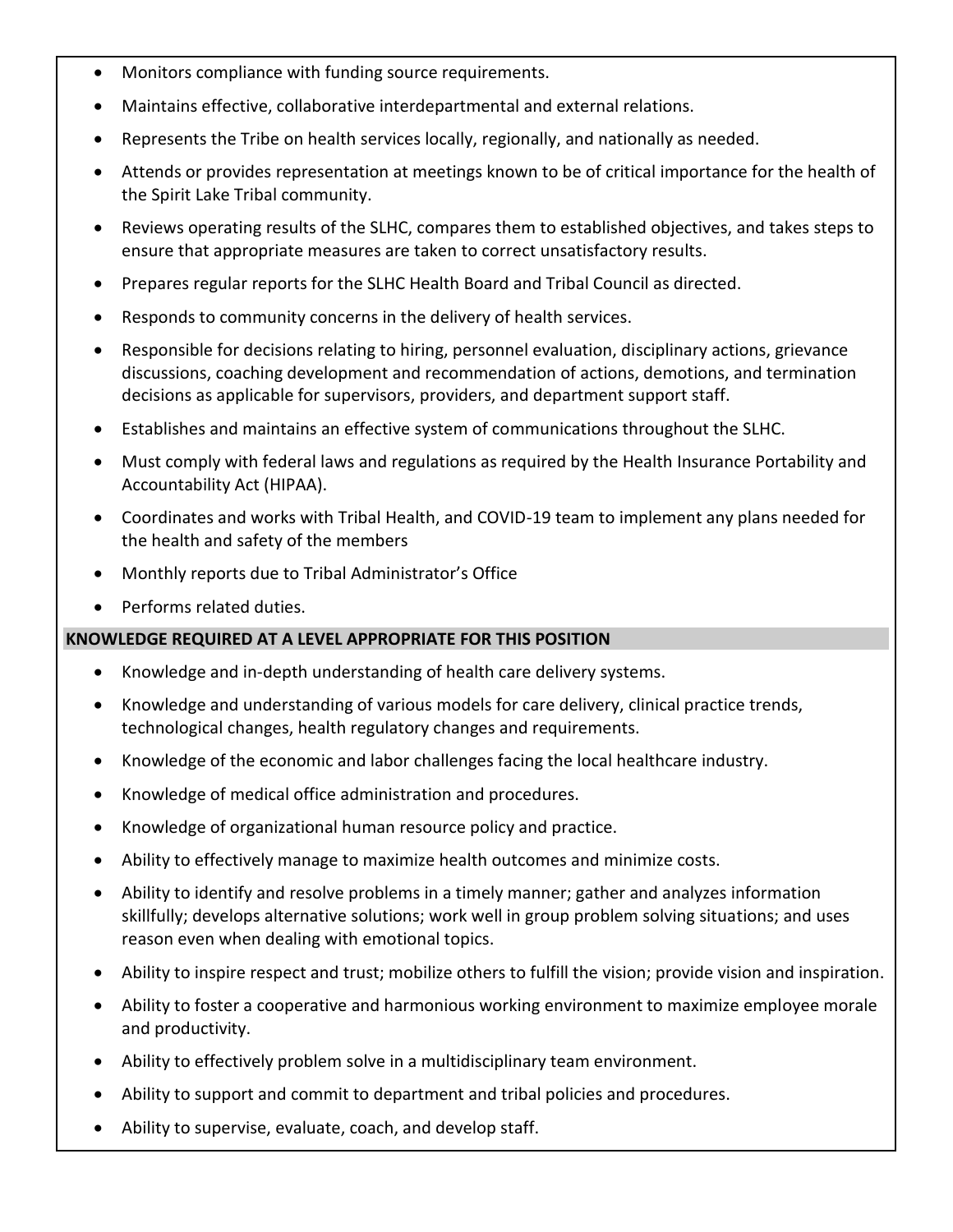- Ability to display high degree of inspiration for team members to retain focus of providing highest levels of patient satisfaction.
- Ability to learn and continuously improve, to be audited, observed, and reviewed; is positively responsive to feedback.
- Skill in use of computer systems as a source of data collection and display necessary to enhance health systems management. The ability to extract and analyze relevant data to enhance the management of the health care program.
- Ability to communicate clearly and effectively, both orally and in writing.
- Ability to effectively meet and communicate with the public.
- Ability to prioritize and shift priorities in a changing environment.
- Ability to organize the multiple demands of the job.
- Skilled in critical thinking, deductive reasoning and decision making.
- Skill in understanding business implications of decisions.
- Skill in prioritizing, organization, and planning.
- High Moral Character
- Maintains Professionalism

## **SUPERVISORY CONTROLS**

The SLHC Health Board assigns work in terms of goals, objectives, and available resources. Work is reviewed through conferences, reports, and observation of health service operations. The CEO keeps the Health Board informed of progress and potentially controversial matters.

## **GUIDELINES**

Guidelines include state and federal laws and regulations, IHS, CMS, GPRA, FQHC, AAAHC, CLIA regulations, Tribal policies and procedures, directives from the SLHC Health Board. The established guidelines require considerable adaptation and interpretation for application to issues and problems associated with the delivery of quality health care services. This position oversees the development of SLHC guidelines, policies, and strategic plans.

## **COMPLEXITY/SCOPE OF WORK**

The work consists of varied management and leadership duties. The need for sensitivity to political factors contributes to the complexity of the work. The purpose of this position is to administer leadership and oversight of operations. Successful performance helps ensure the overall effective and efficient operation of the SLHC and affects the quality of care and patient outcomes for Tribal members.

## **CONTACTS**

Contacts are typically with department directors, health service and other tribal employees, elected officials, the media, industry and business representatives, attorneys, insurance executives, state and federal officials, and the public.

Contacts are typically to give and exchange information, resolve problems, motivate personnel, negotiate, and settle matters, and justify decisions.

## **PHYSICAL DEMANDS/ WORK ENVIRONMENT**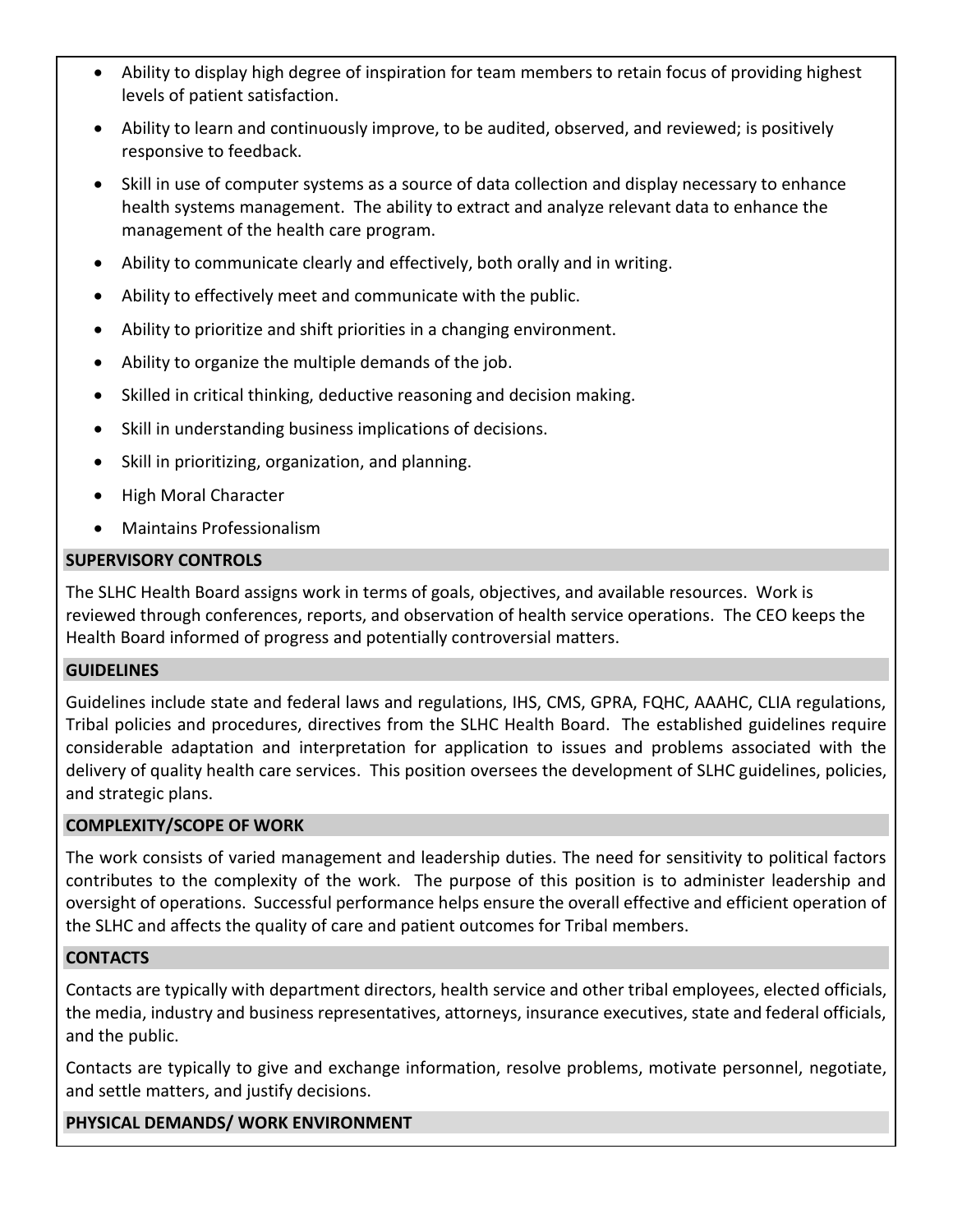The work is typically performed while sitting at a desk or table or while intermittently sitting, standing, or stooping. The work is typically performed in an office and the noise level in the work environment is usually quiet.

While performing the duties of this Job, the employee is regularly required to sit; use hands and fingers to manipulate, handle, or feel; and talk or hear. The employee must regularly lift and /or move light objects. Specific vision abilities required by this job include close vision, distance vision, color vision, peripheral vision, depth perception, and ability to adjust focus.

This position requires travel and operation of a motor vehicle.

# **SUPERVISORY AND MANAGEMENT RESPONSIBILITY**

This position has direct supervision over assigned department heads and other full-time staff. This position uses independent discretion in the performance of duties, and is responsible for formulating, recommending, or implementing policy or controlling SLHC resources, including employees, money, equipment, supplies, or time.

# **Qualifications, Experience, and Education required:**

- Bachelor's Degree in health administration management or other related health field plus five (5) years of broad-based management in health care settings, preferably within a Tribal or IHS multitiered health system, two (2) of which must be at a senior management level. Post-secondary education or experience which provides the expertise required to effectively perform the functions of the position may substitute for the degree on a year-for-year basis.
- Must demonstrate knowledge of the Indian Health Service (IHS) agency regulations and operations, including Title V of the Indian Self Determination Education and Assistance Act (ISDEAA).
- Must have Grant and/or contract management experience. Preference given to candidates familiar with experience with the IHS Purchased/Referred program.
- Experience with development and implementation of strategic plans, health program development and community wellness initiatives. Must be willing to perform leadership roles and responsibilities to incorporate an Improving Patient Care (IPC) improvement model and patient-centered medical home model of care.
- Must possess and maintain a current, valid, active, and unrestricted North Dakota driver's license throughout the course of employment, insurable under SLT driving policy.

| <b>Job Role:</b>                   | <b>CEO</b>               | <b>Company Industry:</b>       | Spirit Lake Health Center |  |
|------------------------------------|--------------------------|--------------------------------|---------------------------|--|
| <b>Job Location</b>                | <b>SLT Health Center</b> | <b>Supervision:</b>            | <b>Tribal Council</b>     |  |
| <b>Employment Status:</b>          | Full-time                | <b>Manages Others:</b>         | Yes.                      |  |
| <b>Monthly Salary Range:</b>       | <b>DOQ</b>               | Number of<br><b>Vacancies:</b> | One                       |  |
| <b>Number of Vacancies:</b>        | <b>One</b>               | <b>Exempt/Non-</b><br>exempt   |                           |  |
| <b>Please Send Application to:</b> |                          |                                |                           |  |

• Must successfully pass a criminal and background check and a pre-employment drug screen.